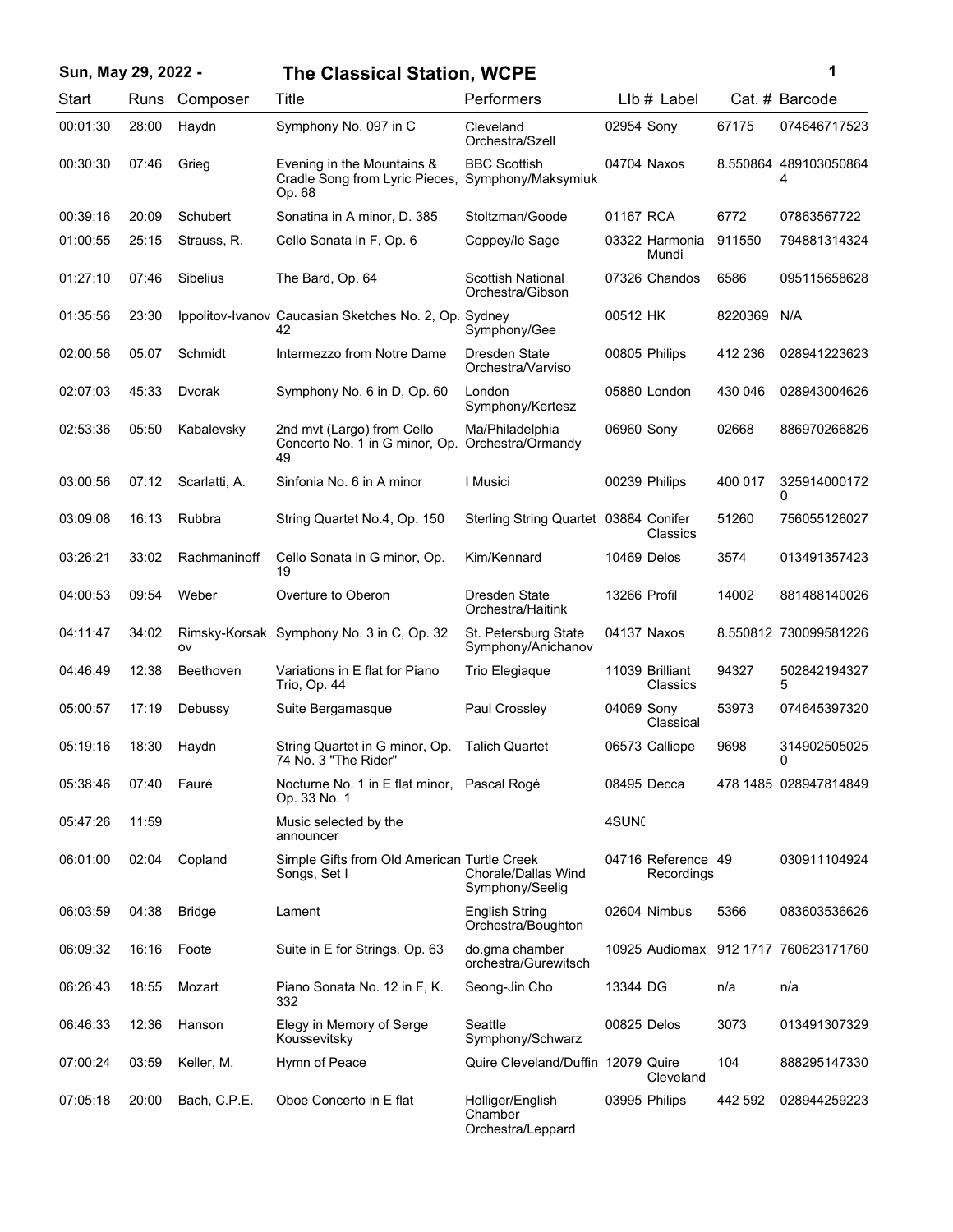## **Sun, May 29, 2022 - 2 The Classical Station, WCPE**

| Start    | Runs  | Composer            | Title                                                                             | Performers                                                               |                   | Llb # Label                                        |         | Cat. # Barcode    |
|----------|-------|---------------------|-----------------------------------------------------------------------------------|--------------------------------------------------------------------------|-------------------|----------------------------------------------------|---------|-------------------|
| 07:26:13 | 03:19 | Price               | Air from Suite No. 1                                                              | <b>Robert Parkins</b>                                                    | PV121 Loft        | Recordings                                         | 1147    | 617145114723      |
| 07:30:02 | 28:30 |                     | SING FOR JOY                                                                      | www.stolaf.edu                                                           |                   |                                                    |         |                   |
| 08:01:32 | 03:39 | Proulx              | Jesus, Lead the Way                                                               | Plutz/Choirs of St.<br>John's<br>Cathedral/Pearson                       | 04753 Delos       |                                                    | 3149    | 013491314921      |
| 08:05:11 | 05:24 | Gawthrop            | Return Unto Thy Rest                                                              | Utah State University<br>Chamber<br>Singers/Evans                        |                   | 09664 Utah State n/a<br>University                 |         | 710396886125      |
| 08:10:35 | 03:42 | Noble               | Souls of the Righteous                                                            | <b>Washington Memorial</b><br>Chapel Choir/Conte                         |                   | 09723 Washingto 1<br>n Memorial<br>Chapel<br>Choir |         | n/a               |
| 08:16:47 | 02:20 | Nelson              | <b>Behold Man</b>                                                                 | <b>Turtle Creek</b><br>Chorale/Seelig                                    |                   | 04716 Reference 49<br>Recordings                   |         | 030911104924      |
| 08:19:07 | 07:32 | Fissinger           | Lux aeterna                                                                       | Woodley<br>Ensemble/Lehman                                               |                   | 03545 Terraplane 0595                              |         | n/a               |
| 08:26:39 | 04:23 | Hancock             | Improvisation on the hymn tune Gerre Hancock<br>"St. Denio" (Immortal, Invisible) |                                                                          |                   | 03422 Gothic                                       | 49038   | 000334903824      |
| 08:33:32 | 01:40 |                     | GSM Commentary: Richard A. Richard Storck<br>Storck                               |                                                                          | <b>GSMC</b>       |                                                    |         |                   |
| 08:35:12 | 07:45 | Barber              | Agnus Dei                                                                         | Ross/Saint Thomas<br>Choir of Men and<br>Boys/Scott                      | 09001 St.         | Thomas<br>Church                                   | n/a     | 884501227278      |
| 08:42:57 | 03:29 | Traditional         | Deep River                                                                        | Thomas/Clare College 05119 Collegium<br>Choir/Brown                      |                   |                                                    | 127     | 040888012726      |
| 08:48:56 | 04:27 | Dvorak              | Goin' Home                                                                        | Libera/Prizeman                                                          | 07545 EMI         |                                                    | 70523   | 094637052327      |
| 08:53:23 | 02:04 | Near                | My Song Shall Be Alway of the Gloriae Dei<br>Loving-Kindness of the Lord          | Cantores/Patterson                                                       |                   | 12928 Gloriae Dei 027<br>Cantores                  |         | 709887002724      |
| 08:55:37 | 03:48 | Parker              | Allegretto from Sonata in E flat Brian Jones<br>minor                             |                                                                          |                   | 08795 Arkay                                        | 6116    | n/a               |
| 09:02:25 | 18:02 | Bach                | Cantata 44, "Sie werden euch<br>in den Bann tun"                                  | <b>Holland Boys'</b><br>Choir/Netherlands<br>Bach<br>Collegium/Leusink   |                   | 12050 Brilliant<br>Classics                        | 94050   | 502842194050<br>2 |
| 09:21:57 | 32:50 | Thompson            | Mass of the Holy Spirit                                                           | Schola Cantorum of<br>Oxford/Burton                                      |                   | 11061 Hyperion                                     | 67679   | 034571176796      |
| 09:56:17 | 03:10 | Bitgood             | Chorale Prelude on "God<br>Himself is With Us"                                    | <b>Frances Nobert</b>                                                    |                   | 05934 Raven Oar 550                                |         | 034069655024      |
| 10:02:27 | 59:56 | Cimarosa            | Requiem                                                                           | <b>Montreux Festival</b><br>Choir/Lausanne<br>Chamber<br>Orchestra/Negri |                   | 01840 Philips                                      | 422 489 | 028942248952      |
| 11:04:13 | 36:08 | Paulus              | Prayers and Remembrances                                                          | True Concord Voices & 13064 Reference 716<br>Orchestra/Holtan            |                   | Recordings                                         |         | 030911171629      |
| 11:41:36 | 11:27 | Beach               | Help Us, O God!, Op. 50                                                           | Harvard<br>Choir/Somerville                                              | 06861 ASV         |                                                    | 1125    | 743625112528      |
| 11:54:18 | 05:07 |                     | Music selected by the<br>announcer                                                |                                                                          | 1SUN <sub>1</sub> |                                                    |         |                   |
| 12:01:15 | 30:06 | Chadwick            | Symphonic Sketches                                                                | <b>Czech State</b><br>Philharmonic/Serebrier                             |                   | 03308 Reference 2104<br>Recordings                 |         | 030911210427      |
| 12:32:36 | 10:21 | Chopin              | Scherzo No. 2 in B flat minor,<br>Op. 31                                          | David Wilde                                                              |                   | 13051 Delphian                                     | 34159   | 801918341595      |
| 12:44:47 | 14:38 | Vaughan<br>Williams | The Lark Ascending                                                                | Druian/Cleveland<br>Sinfonietta/Lane                                     | 04095 Sony        |                                                    | 62645   | 074646264522      |
| 13:01:15 | 22:26 | Dvorak              | American Suite, Op. 98b                                                           | Royal Liverpool<br>Philharmonic/Pešek                                    |                   | 01961 Virgin<br>Classics                           | 90723   | 075679072320      |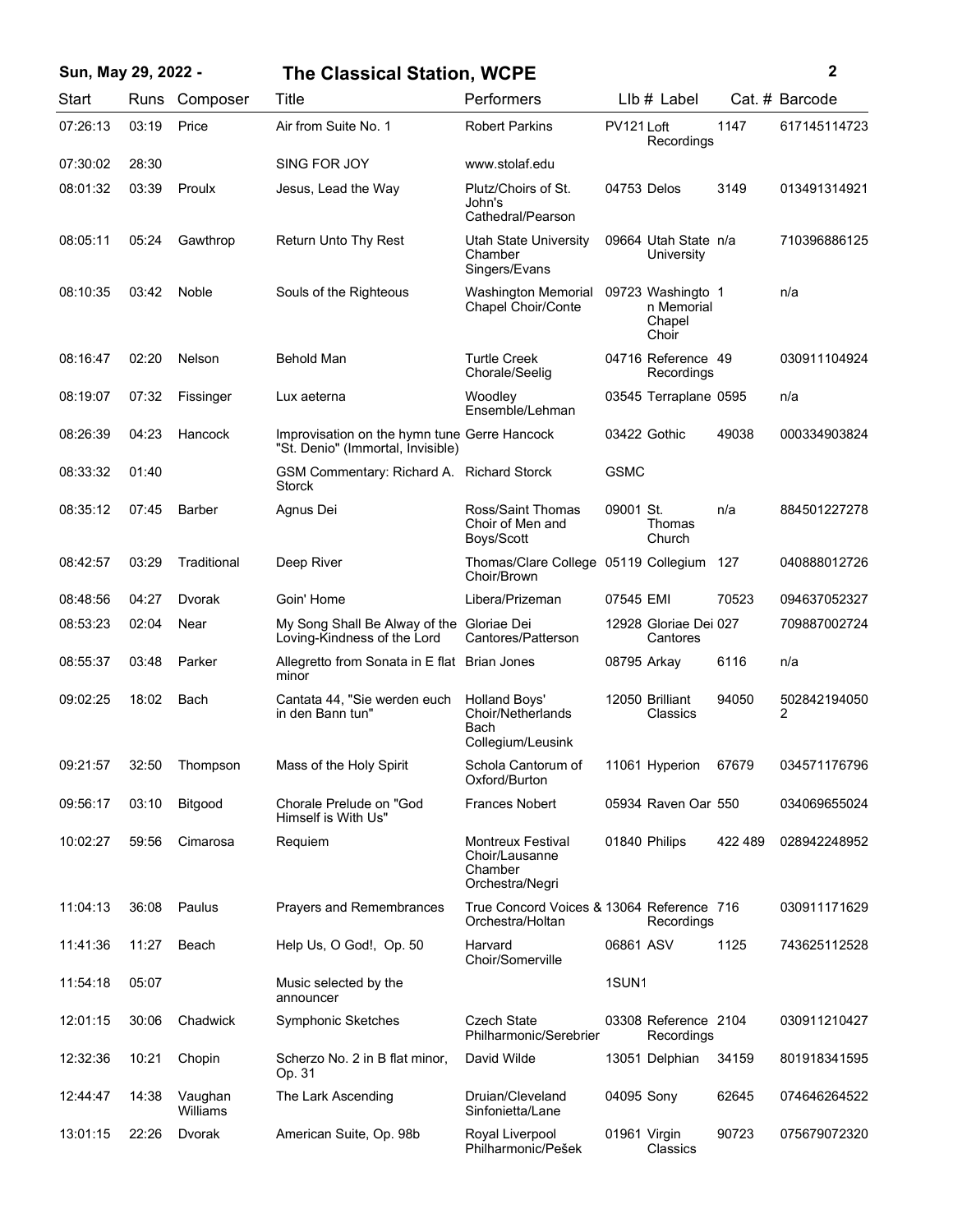| Sun, May 29, 2022 - |       |                         | <b>The Classical Station, WCPE</b>                                          | 3                                                   |                                        |                           |                       |
|---------------------|-------|-------------------------|-----------------------------------------------------------------------------|-----------------------------------------------------|----------------------------------------|---------------------------|-----------------------|
| Start               | Runs  | Composer                | Title                                                                       | Performers                                          | $Llb#$ Label                           |                           | Cat. # Barcode        |
| 13:25:31            | 19:23 | Saint-Saëns             | Cello Concerto No. 1 in A<br>minor, Op. 33                                  | <b>Brantelid/BBC</b><br>Philharmonic/Mena           | 11679 BBC Music 328                    |                           | n/a                   |
| 13:46:09            | 13:16 | Scott                   | Neapolitan Rhapsody for<br>Orchestra                                        | Nat'l Sym. South<br>Africa/Marchbank                | 03764 Marco Polo 8.223485 730099348522 |                           |                       |
| 14:01:15            | 18:21 | Gershwin                | An American in Paris                                                        | NY<br>Philharmonic/Bernstein                        | 04226 Sony<br>Classical                | 46715                     | 07464467152           |
| 14:21:26            | 27:58 | Borodin                 | Symphony No. 2 in B minor                                                   | <b>Berlin</b><br>Philharmonic/Rattle                | 07743 EMI                              | 00273                     | 509995002732<br>3     |
| 14:50:39            | 08:46 |                         | Music selected by the<br>announcer                                          |                                                     | 4SUN1                                  |                           |                       |
| 15:01:15            | 20:07 | O'Connor                | Fanfare for the Volunteer                                                   | O'Connor/London<br>Philharmonic/Mercurio            | 03814 Sony                             | 61679                     | 074646167922          |
| 15:22:37            | 22:43 | Schubert                | Fantasy in C, D. 934                                                        | Faust/Melnikov                                      | 07191 Harmonia<br>Mundi                | 901870                    | 794881798629          |
| 15:47:10            | 12:15 | Roussanova              | Moments of Arrival                                                          | Prague Radio<br>Symphony/Williams                   | 13959 Centaur                          | 3456                      | 044747345628          |
| 16:01:15            | 14:29 | Sondheim                | A Little Night Music, Suite for<br>Violin and Piano                         | Opus Two                                            | Downk Bridge                           | 4010                      | n/a                   |
| 16:16:59            | 25:58 | <b>Brahms</b>           | Clarinet Trio in A minor, Op.<br>114                                        | Schmidl/Dolezal/Schiff 01635 London                 |                                        | 410 114                   | 028941011428          |
| 16:44:47            | 14:57 | Bach                    | Violin Concerto No. 1 in A<br>minor, BWV 1041                               | Peabody/Philharmonia 01652 ESS.A.Y<br>Virtuosi/Kapp |                                        | 1002                      | N/A                   |
| 17:01:34            | 08:10 | Williams                | Theme from The Patriot                                                      | Boston Pops/Lockhart 13245 BSO                      | Classics                               | 1704                      | 828020003524          |
| 17:10:59            | 22:46 | Wieniawski              | Violin Concerto No. 2 in D<br>minor, Op. 22                                 | Rachlin/Israel<br>Philharmonic/Mehta                | 06929 Sony<br>Classical                | 48373                     | 07464483732           |
| 17:35:35            | 12:50 | Moreno Torroba Sonatina |                                                                             | Julian Bream                                        | 01028 RCA                              | 5306                      | 07863553062           |
| 17:49:40            | 09:45 |                         | Music selected by the<br>announcer                                          |                                                     | 4SUN1                                  |                           |                       |
| 18:01:25            | 08:45 | Barber                  | Overture to The School For<br>Scandal, Op. 5                                | Zurich<br>Symphony/Gaffigan                         | Downk Harmonia<br>Mundi                | 902611                    | n/a                   |
| 18:12:00            | 16:00 | Pierné                  | Suite No. 2 from Cydalise and<br>the Satyr                                  | Lille National<br>Orchestra/Ang                     | Downk Naxos                            |                           | 8.573609 747313360970 |
| 18:29:50            | 05:35 | Chopin                  | Berceuse in D flat, Op. 57                                                  | Ruth Slenczynska                                    | 13991 Decca<br>Classics                |                           | 028948522552          |
| 18:37:15            | 04:24 | Dowland                 | <b>Time Stands Still</b>                                                    | Hope/Ensemble<br>Amarcord                           | Downk Deutsche<br>Grammaph<br>on       | n/a                       | n/a                   |
| 18:43:29            | 04:55 | Schumann, C.            | <b>Beim Abschied</b>                                                        | Upchurch/Pieczonka                                  | Downk Analekta                         | AN <sub>2</sub><br>8880-1 |                       |
| 18:50:14            | 09:09 | Beethoven               | 3rd mvt (Presto) from<br>Symphony No. 7 in A, Op. 92                        | Rotterdam<br>Philharmonic/Shani                     | PV137 Warner<br>Classics               | 77683                     | 01902951 190295177683 |
| 19:01:23            | 05:10 |                         | Interview: Rob Kennedy<br>speaks with Matt Evans about<br>"Project Fusion." |                                                     | <b>Previet</b>                         |                           |                       |
| 19:08:23            | 23:46 | Glazunov                | Saxophone Quartet in B flat,<br>Op. 108                                     | <b>Project Fusion</b>                               | 14001 Bridge<br>Records                | 9561                      | 090404956126          |
| 19:33:59            | 04:38 | Elgar                   | Sospiri, Op. 70                                                             | City of Birmingham<br>Symphony/Grazinyte-T<br>yla   | Downk Deutsche<br>Grammaph<br>on       | n/a                       | 000289483928<br>58    |
| 19:40:27            | 18:56 | Bach                    | Lute Suite in E, BWV 1006a                                                  | Jason Vieaux                                        | DL000 Azica                            |                           |                       |
| 20:01:23            | 10:39 | Farrenc                 | Variations concertantes on a<br>Swiss melody, Op. 20                        | Orlando/Di Carlo                                    | Downk Brilliant<br>Classics            | 95922                     | 502842195922<br>1     |
| 20:13:52            | 08:30 | Cherubini               | Overture to Eliza                                                           | Basel<br>Symphony/Bolton                            | Downk Harmonia<br>Mundi                | 902602                    | n/a                   |